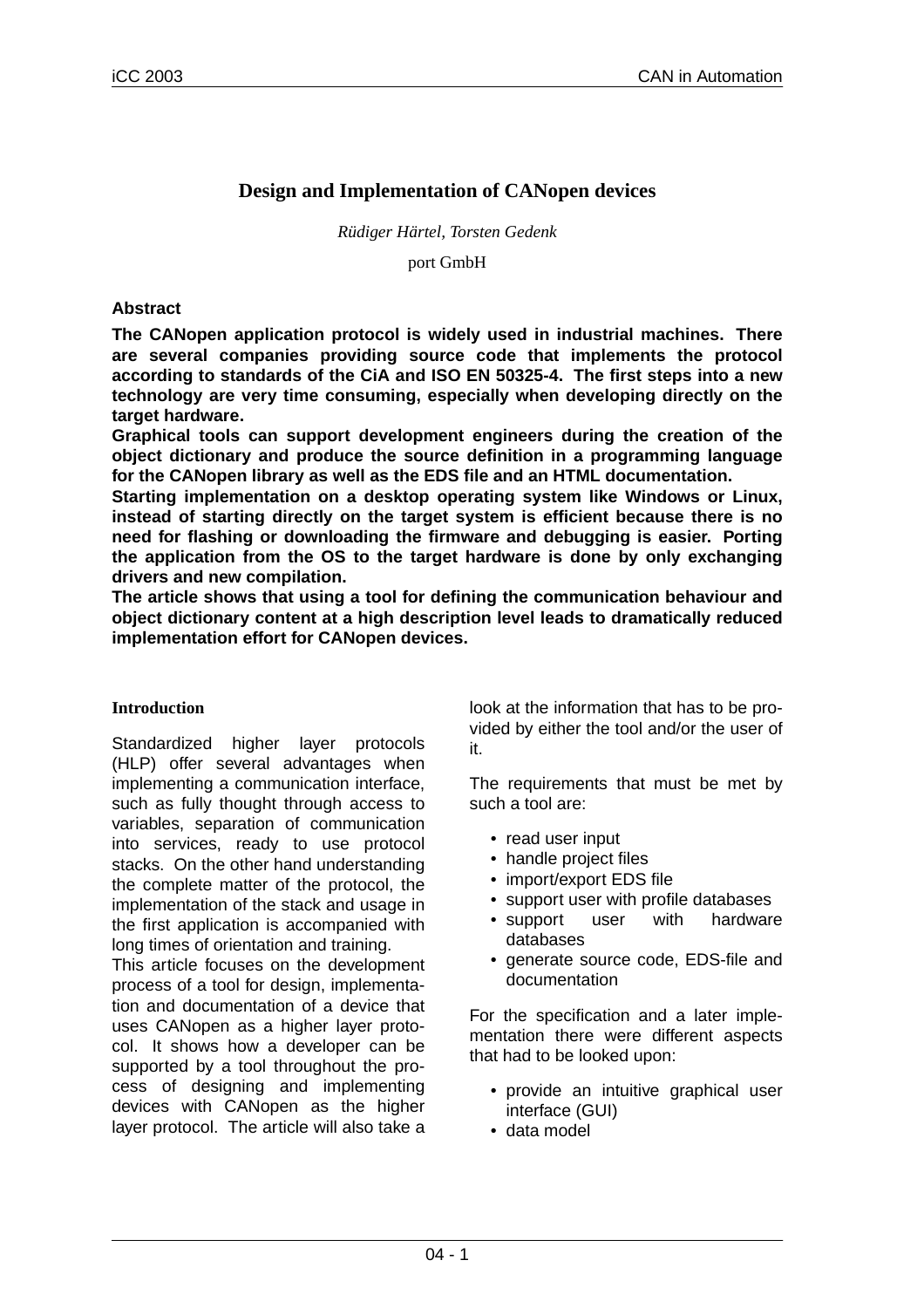- storage format of databases
- source code generation



Figure 1: principle function

## **GUI**

The graphical interface must be able to provide a good overview and organise all necessary data in a functional way. The data which is displayed consists of different parts. It is composed of:

- EDS data, documentation
- object dictionary
- activation of services
- optimisation of the library
- hardware information

CANopen uses an object oriented approach for storing communication and process variables. Access to an object is provided by means of an index and subindex. All variables are placed in the object dictionary. The structure of the object dictionary can be represented as a tree where each index is a node and each subindex is a leaf. For a better over view the indices can be grouped to their meaning.

Further nodes for hardware configuration and EDS data can be added easily.

With the means of objects all kind of data, simple data types, records and arrays, can be represented. In addition to the plain value each object possesses



Figure 2: object dictionary as tree view

attributes like access rights, high/low limits.

This data can be displayed in an editor. On one side access to all values for the object should be given, i.e. edit fields for data needed to describe the EDS. This can be called structure view of an index/subindex. On the other side there should be access based on the meaning of the index. This can be called mask view. The mask view depends on the very index but is not needed for every index. The communication profile DS301 can provide mask views for the indices: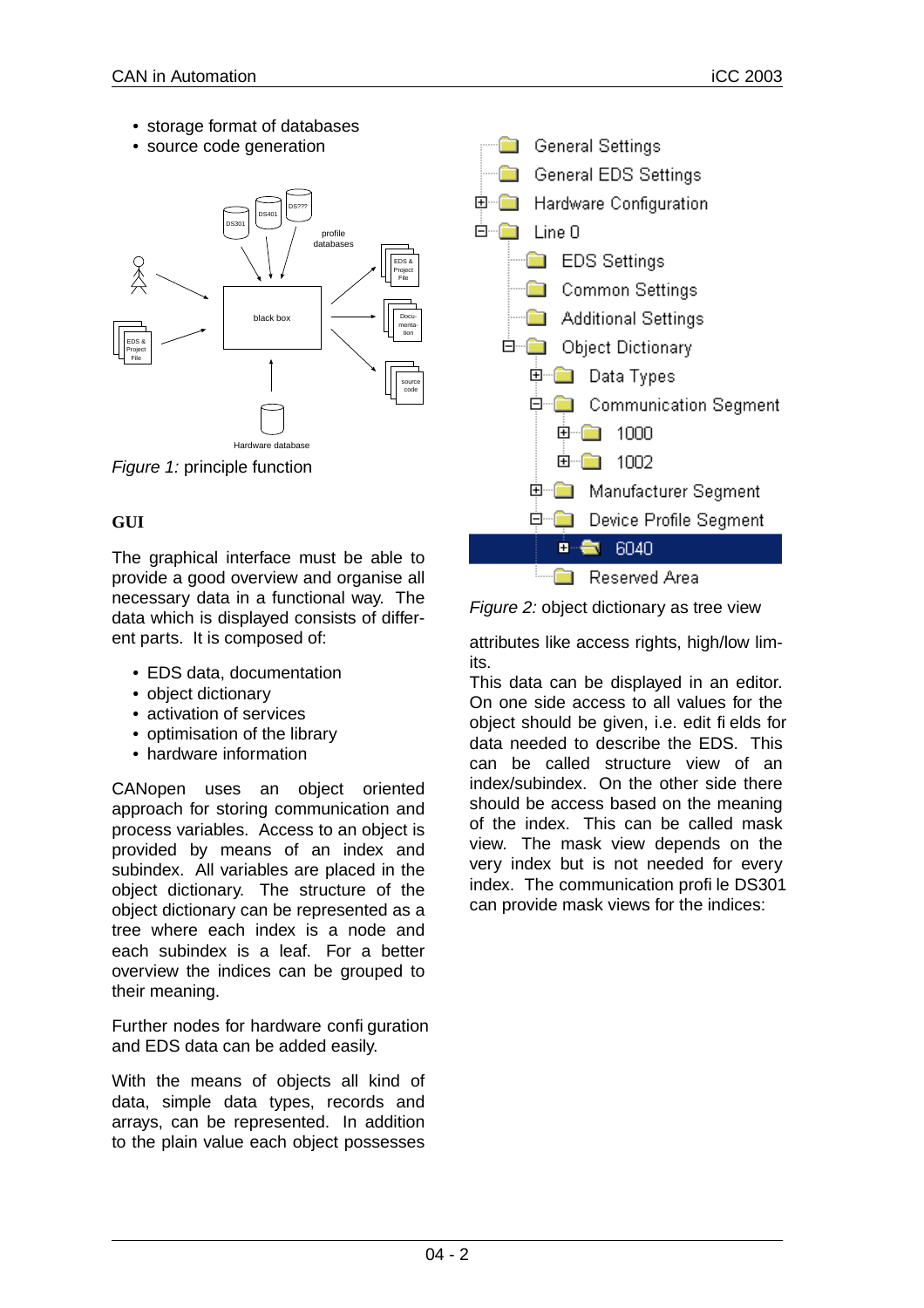| Index                    | Description                      |  |  |
|--------------------------|----------------------------------|--|--|
| 1000h                    | Device type                      |  |  |
| 1006h                    | Communication<br>cycle<br>period |  |  |
| 1007h                    | Synchronous<br>window<br>length  |  |  |
| 100Ch                    | <b>Guard time</b>                |  |  |
| 1016h                    | Consumer<br>heartbeat<br>list    |  |  |
| 1017h                    | Heartbeat<br>producer<br>time    |  |  |
| 1028h                    | Emergency consumer<br>list       |  |  |
| 1029h                    | Error behaviour object           |  |  |
| 1200-12FFh               | SDO comm. param.                 |  |  |
| 1300-1340h               | SRDO comm. param.                |  |  |
| 1340-13CFh               | SRDO mapping                     |  |  |
| 1400-15FFh<br>1800-19FFh | PDO comm. param.                 |  |  |
| 1600-17FFh<br>1A00-1CFFh | PDO mapping                      |  |  |
| 1FA0-1FCFh               | Object scanner list              |  |  |
| 1FD9-1FFFh               | Object dispatcher list           |  |  |

Table 1: indices with mask views

Mask views can also be provided for device profile indices. For the future expansibility it is required that mask views are not hard coded within the tool but are provided by the databases.

As a third editor there is the need to offer optimisation for an index. The optimisation relates directly to the underlying CANopen library. Optimisation options refer to:

- the index variable and
- associated CANopen service  $1$

It is possible to use an already defined variable of an existing application and to influence the placement of variable in memory (RAM, ROM).

Using an already defined variable allows to exchange only the communication layer of an already existing application that uses an other communication hardware/protocol than CAN/CANopen. This lowers implementation time and reduces



Figure 3: mask view for index 1401 costs.

Optimisation of CANopen services always affects code and RAM size of the CANopen library. The SDO service provides options for the available transfer modes (expedited, segmented, block). The PDO service has dynamic mapping and RTR optimisations available. These are two examples of optimisation. Each communication object has its own optimisation options.

An apropriate GUI element, had to be chosen in order to switch easily between the three editors. In this case tabs were chosen. They have the ability to group all elements in one view and switching between the different views. Instead of using a separated dialogue window that opens on activating an index the views are placed next to the tree.

 $1$  only applicable for communication parameter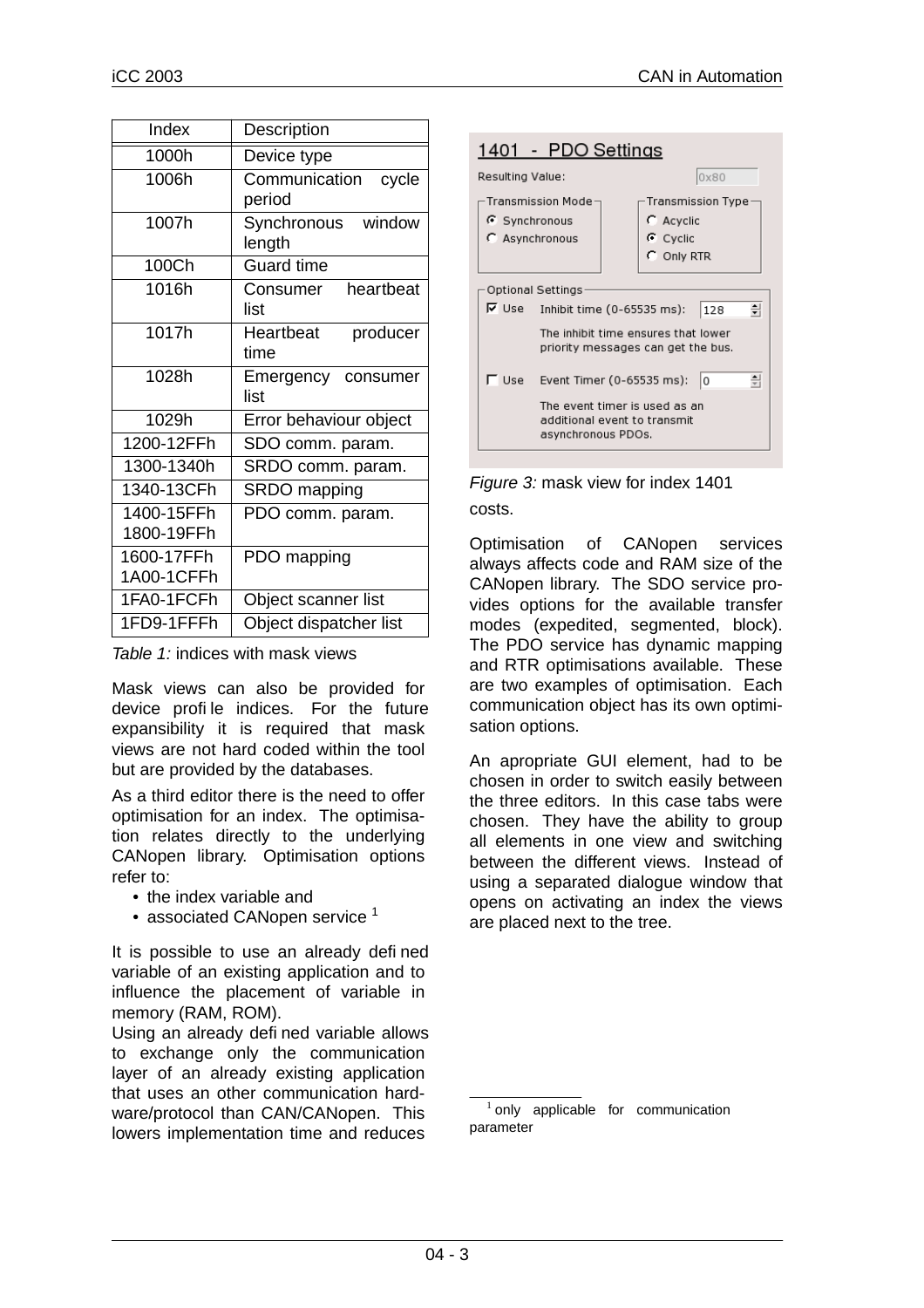| CANopen-Code-Generator 1.0 newProject.can<br>Generate Show Options<br>Edit<br>Help<br>File                                                                                                                                                                                                                                                                                            |                                                                                 |                                                                                                                                                                                                                                                                  | $\Box$            |
|---------------------------------------------------------------------------------------------------------------------------------------------------------------------------------------------------------------------------------------------------------------------------------------------------------------------------------------------------------------------------------------|---------------------------------------------------------------------------------|------------------------------------------------------------------------------------------------------------------------------------------------------------------------------------------------------------------------------------------------------------------|-------------------|
| $B \parallel k$ to the<br>l c                                                                                                                                                                                                                                                                                                                                                         |                                                                                 |                                                                                                                                                                                                                                                                  |                   |
| General Settings<br>General EDS Settings<br>Hardware Configuration<br>$+$<br><b>E</b><br>Line 0<br><b>EDS Settings</b><br>Common Settings<br><b>Additional Settings</b><br><b>Object Dictionary</b><br>o-<br>Data Types<br>田<br>Ėŀ<br><b>Communication Segment</b><br>1000<br>田<br>田<br>1002<br>Manufacturer Segment<br>田<br>Device Profile Segment<br>⊟…<br>■■ 6040<br>Reserved Area | Mask<br>Main Index<br>Index:<br>Name:<br>DataType:<br>EDS Name:<br>Description: | Structure<br>Optimization<br>6040<br>p401_control_word<br>INTEGER16<br>Object Code: Variable<br>$\mathbbmss{}$<br>Device Control Word<br>The control word is transmitted via the I/O-interfaces or will<br>be generated locally. It controlls the device status. | Add new Sub Index |
|                                                                                                                                                                                                                                                                                                                                                                                       |                                                                                 |                                                                                                                                                                                                                                                                  | Reset             |

*Figure 4:* complete GUI layout

#### **Data model**

Databases provide the information used by the tool. They contain profile definitions as specified in the various profiles of the CiA, like DS301 and DS401, and hardware definitions that are used by the CAN driver of the CANopen library and that reflect the capabilities of the used CAN controller.

The profile databases contain the object description of every index. Additionally the database has to provide information about optimisation settings and optional mask views. Except for the mask view all data fields have the datatype VARCHAR<sup>2</sup>. The mask-view-data field uses the datatype  $B\textsf{LOB}^3$ . In the case of interpreted programming languages the mask view can be stored as normal function definition. Table 2 lists the data that is needed in addition to the data required by the EDS.



Figure 2: additional data to EDS for main index

A HLP doesn´t know anything of the underlying hardware and shouldn't be restricted to a specific hardware. This is achieved by a well defi ned driver API<sup>4</sup>. A constant driver API makes it possible provide hardware configuration within a tool that provides configuration of a HLP.

 $2$  string of variable length

 $3$  binary large object

 $4$  application programming interface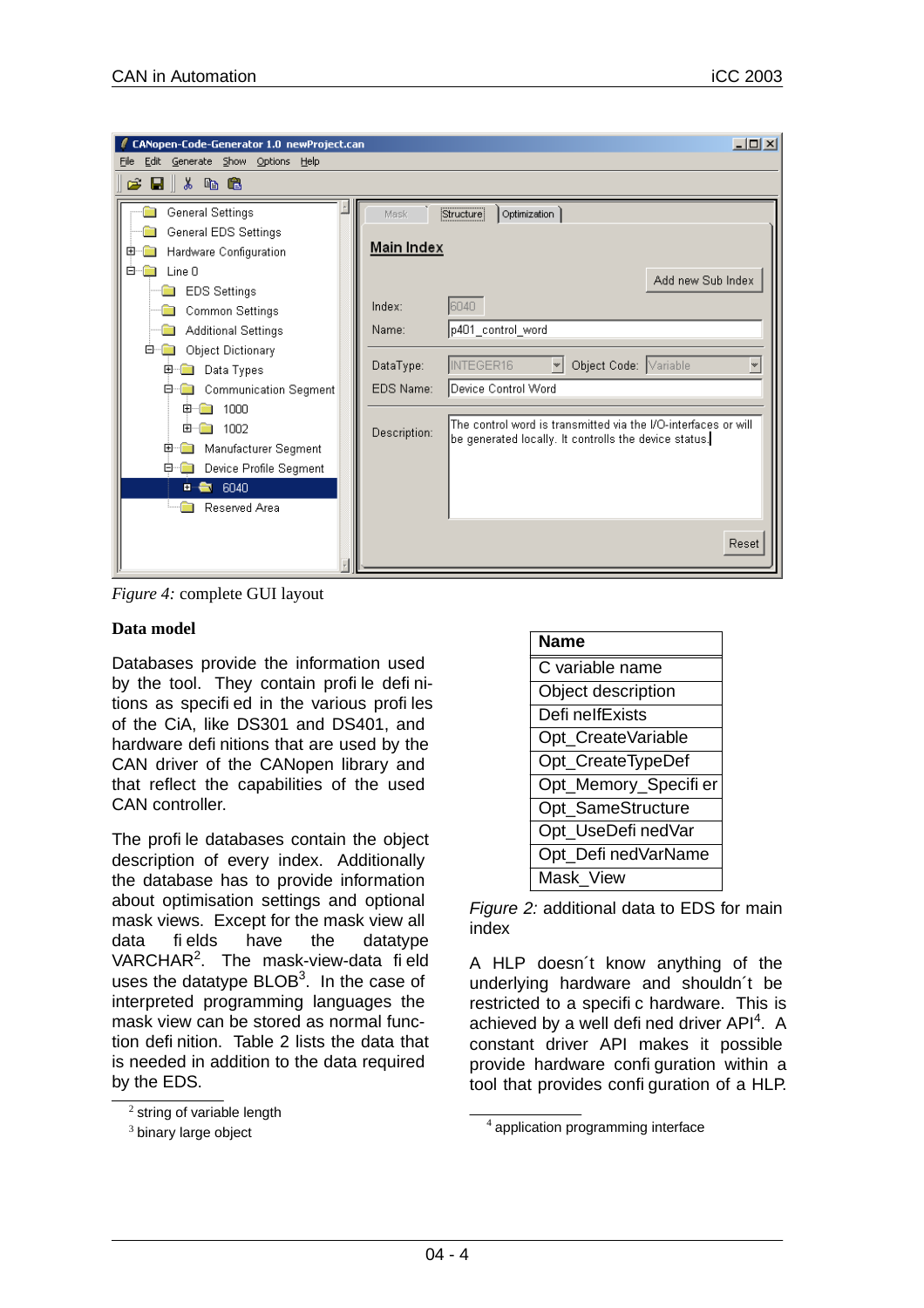The hardware database unlike the profile database is subject to frequent changes due to announcement of new standalone CAN controller and new microcontroller with a CAN interface. These changes may not only affect the content of the database but also the structure and layout of the data model respectively. The data model of the hardware database has to take this into account. Changes in the hardware database have to be reflected within the input masks for the hardware settings. Therefore it was necessary that the hardware database stores the definition of the graphical user interface of the hardware settings, too. With this approach it was possible to provide access to hardware specific features that are available now and will be developed in future hardware.

The internal data model of the tool has to represent a CANopen device and must contain all information for source code and documentation generation.

In contrast to the data model of the profile database the internal structure has to be capable of handling multiple lines in order to support applications that have two or more CAN controller, i.e. CAN lines, which communicate via CANopen.



Figure 5: internal datamodell

#### **Storage format of the databases**

For the choice of the storage format the CODB-databases, EDS-files,a commercial database extension and eXtensible

Markup Language (XML) were evaluated. The storage format had to match the requirements:

- extensible
- human readable/modifiable
- OS independent

The CiA defined a database (CODB) for use with its EDS checker. The storage format used is the comma separated value format where each index is written on one line and is not allowed to span over more lines. The database contains only the data needed for the purpose of checking an EDS file.

EDS files have a flat structure and are separated into sections. Besides the description of each index it contains also sections for file information, mandatory and optional indices. EDS files provide the possibility of embedding comments. Like the CODB it doesn't allow spanning of lines.

A commercial database extension provides all required functions and even an SQL interface. From experience with other projects the installation is almost always a problem and makes support difficult. Especially when the underlying operating system changes dramatically as seen with Windows.

XML fulfils all requirements. Data is stored as text or can be encoded if needed. For processing XML data a parser is needed. Parser are available for all programming languages. Support for editing XML data is provided by many commercial and free tools.

As a result XML was chosen for the storage format for the profile and hardware databases. XML also eases the implementation of third party add-ons.

#### **Source code generation**

The tool generates all source code files required for a CANopen project. The requirement was that the generated code is ready to run directly after compilation